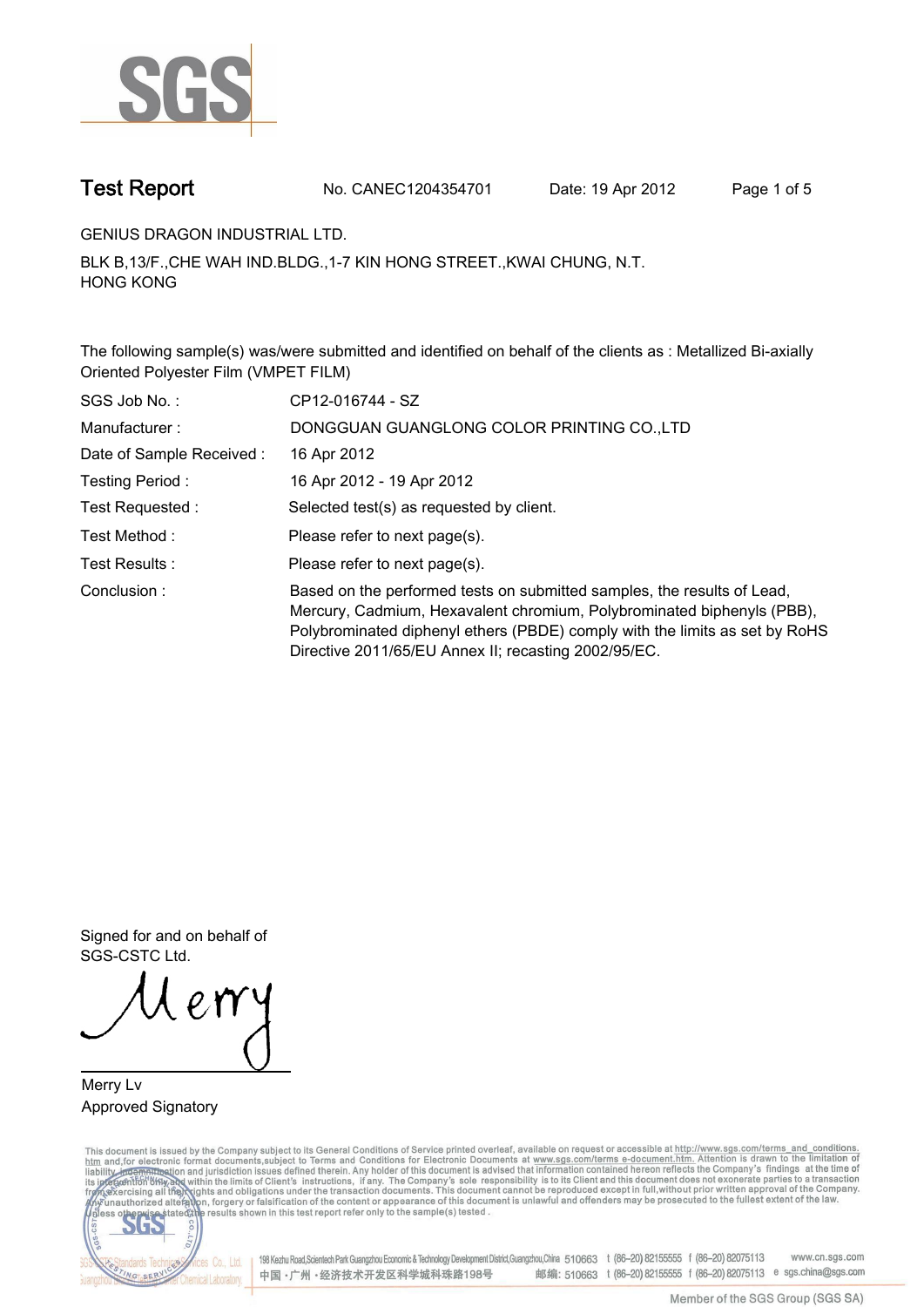

**Test Report. No. CANEC1204354701 Date: 19 Apr 2012. Page 2 of 5.**

**Test Results :.**

**Test Part Description :.**

| Specimen No. | SGS Sample ID    | <b>Description</b> |  |
|--------------|------------------|--------------------|--|
|              | CAN12-043547.001 | Silvery film       |  |

- **Remarks :.(1) 1 mg/kg = 1 ppm = 0.0001%.**
	- **(2) MDL = Method Detection Limit.**
	- **(3) ND = Not Detected ( < MDL ).**
	- **(4) "-" = Not Regulated.**

## **RoHS Directive 2011/65/EU.**

- **Test Method :. With reference to IEC 62321:2008**
	- **(1) Determination of Cadmium by ICP-OES.**
	- **(2) Determination of Lead by ICP-OES.**
	- **(3) Determination of Mercury by ICP-OES.**
	- **(4) Determination of Hexavalent Chromium by Colorimetric Method using UV-Vis.**
	- **(5) Determination of PBBs / PBDEs content by GC-MS..**

| Test Item(s)               | Limit | Unit  | <b>MDL</b>               | 001       |
|----------------------------|-------|-------|--------------------------|-----------|
| Cadmium (Cd)               | 100   | mg/kg | 2                        | ND        |
| Lead (Pb)                  | 1000  | mg/kg | 2                        | ND        |
| Mercury (Hg)               | 1000  | mg/kg | 2                        | ND.       |
| Hexavalent Chromium (CrVI) | 1000  | mg/kg | $\overline{\mathbf{c}}$  | ND        |
| Sum of PBBs                | 1000  | mg/kg |                          | ND        |
| Monobromobiphenyl          | -     | mg/kg | 5                        | ND        |
| Dibromobiphenyl            | -     | mg/kg | 5                        | ND        |
| Tribromobiphenyl           | -     | mg/kg | 5                        | ND        |
| Tetrabromobiphenyl         | -     | mg/kg | 5                        | ND        |
| Pentabromobiphenyl         | -     | mg/kg | 5                        | ND        |
| Hexabromobiphenyl          | -     | mg/kg | 5                        | ND        |
| Heptabromobiphenyl         | -     | mg/kg | 5                        | <b>ND</b> |
| Octabromobiphenyl          | ۰     | mg/kg | 5                        | <b>ND</b> |
| Nonabromobiphenyl          | ۰     | mg/kg | 5                        | ND.       |
| Decabromobiphenyl          |       | mg/kg | 5                        | ND        |
| Sum of PBDEs               | 1000  | mg/kg | $\overline{\phantom{a}}$ | ND        |
| Monobromodiphenyl ether    |       | mg/kg | 5                        | ND        |

This document is issued by the Company subject to its General Conditions of Service printed overleaf, available on request or accessible at http://www.sgs.com/terms\_and\_conditions.<br>htm\_and,for electronic format documents,s



198 Kezhu Road,Scientech Park Guangzhou Economic & Technology Development District,Guangzhou,China 510663 t (86-20) 82155555 f (86-20) 82075113 www.cn.sgs.com 邮编: 510663 t (86-20) 82155555 f (86-20) 82075113 e sgs.china@sgs.com 中国·广州·经济技术开发区科学城科珠路198号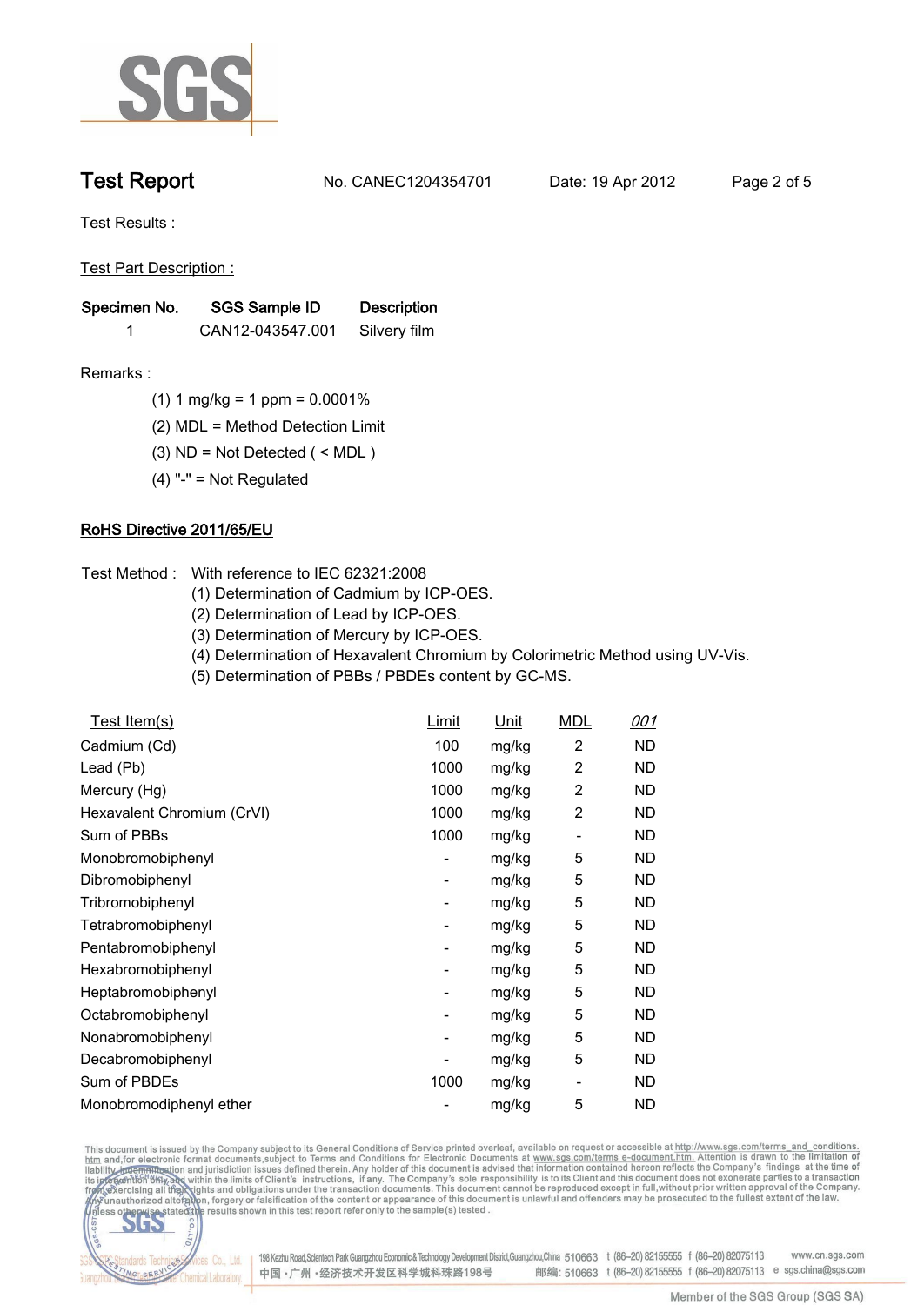

| <b>Test Report</b>       | No. CANEC1204354701               | Date: 19 Apr 2012 | Page 3 of 5 |
|--------------------------|-----------------------------------|-------------------|-------------|
| Test Item(s)             | Unit<br>Limit                     | <b>MDL</b>        | <u>001</u>  |
| Dibromodiphenyl ether    | mg/kg<br>$\overline{\phantom{a}}$ | 5                 | ND.         |
| Tribromodiphenyl ether   | mg/kg<br>-                        | 5                 | ND.         |
| Tetrabromodiphenyl ether | mg/kg<br>-                        | 5                 | ND.         |
| Pentabromodiphenyl ether | mg/kg<br>$\overline{\phantom{a}}$ | 5                 | ND.         |
| Hexabromodiphenyl ether  | mg/kg<br>$\overline{\phantom{a}}$ | 5                 | ND.         |
| Heptabromodiphenyl ether | mg/kg<br>$\overline{\phantom{a}}$ | 5                 | ND.         |
| Octabromodiphenyl ether  | mg/kg<br>۰                        | 5                 | ND.         |
| Nonabromodiphenyl ether  | mg/kg<br>$\overline{\phantom{a}}$ | 5                 | ND.         |
| Decabromodiphenyl ether  | mg/kg<br>-                        | 5                 | ND.         |

**Notes :.**

**(1) The maximum permissible limit is quoted from the directive 2011/65/EU, Annex II.**





onces Co., Ltd. | 198 Kezhu Road,Scientech Park Guangzhou Economic & Technology Development District,Guangzhou,China 510663 t (86–20) 82155555 f (86–20) 82075113 www.cn.sgs.com 邮编: 510663 t (86-20) 82155555 f (86-20) 82075113 e sgs.china@sgs.com 中国·广州·经济技术开发区科学城科珠路198号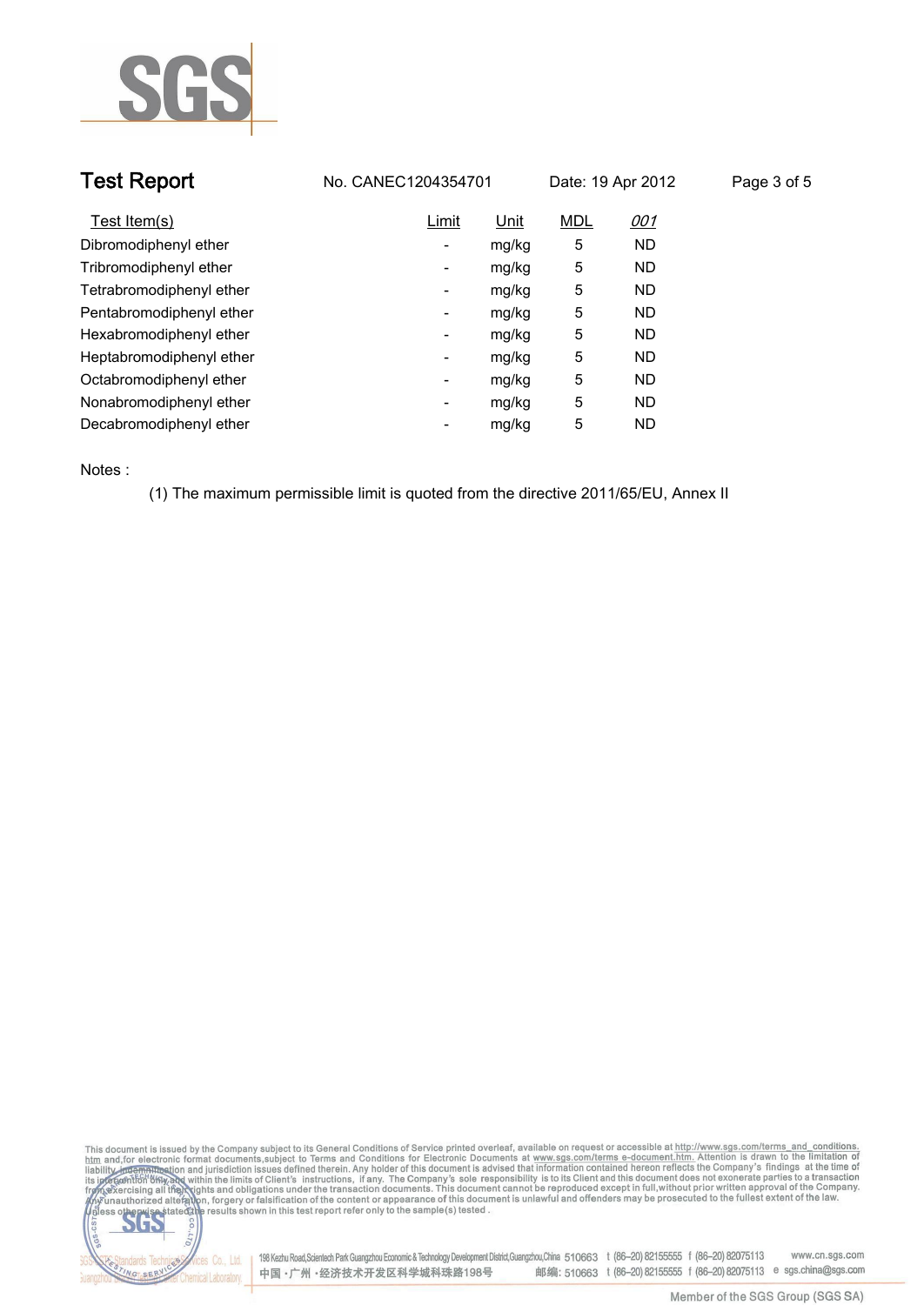

**Test Report. No. CANEC1204354701 Date: 19 Apr 2012. Page 4 of 5.**

# **ATTACHMENTS**

fices Co., Ltd.

Chemical Laboratory

NG SER

### **RoHS Testing Flow Chart**

- **1)** Name of the person who made testing: Bella Wang / **Cutey Yu**
- 2) Name of the person in charge of testing: Adams Yu / **Ryan Yang**
- 3) These samples were dissolved totally by pre-conditioning method according to below flow chart (Cr<sup>6+</sup> and PBBs/PBDEs test method excluded).



This document is issued by the Company subject to its General Conditions of Service printed overleaf, available on request or accessible at http://www.sgs.com/terms\_and\_conditions.<br>htm\_and,for electronic format documents,s

198 Kezhu Road,Scientech Park Guangzhou Economic & Technology Development District,Guangzhou,China 510663 t (86-20) 82155555 f (86-20) 82075113 www.cn.sas.com 邮编: 510663 t (86-20) 82155555 f (86-20) 82075113 e sgs.china@sgs.com 中国·广州·经济技术开发区科学城科珠路198号